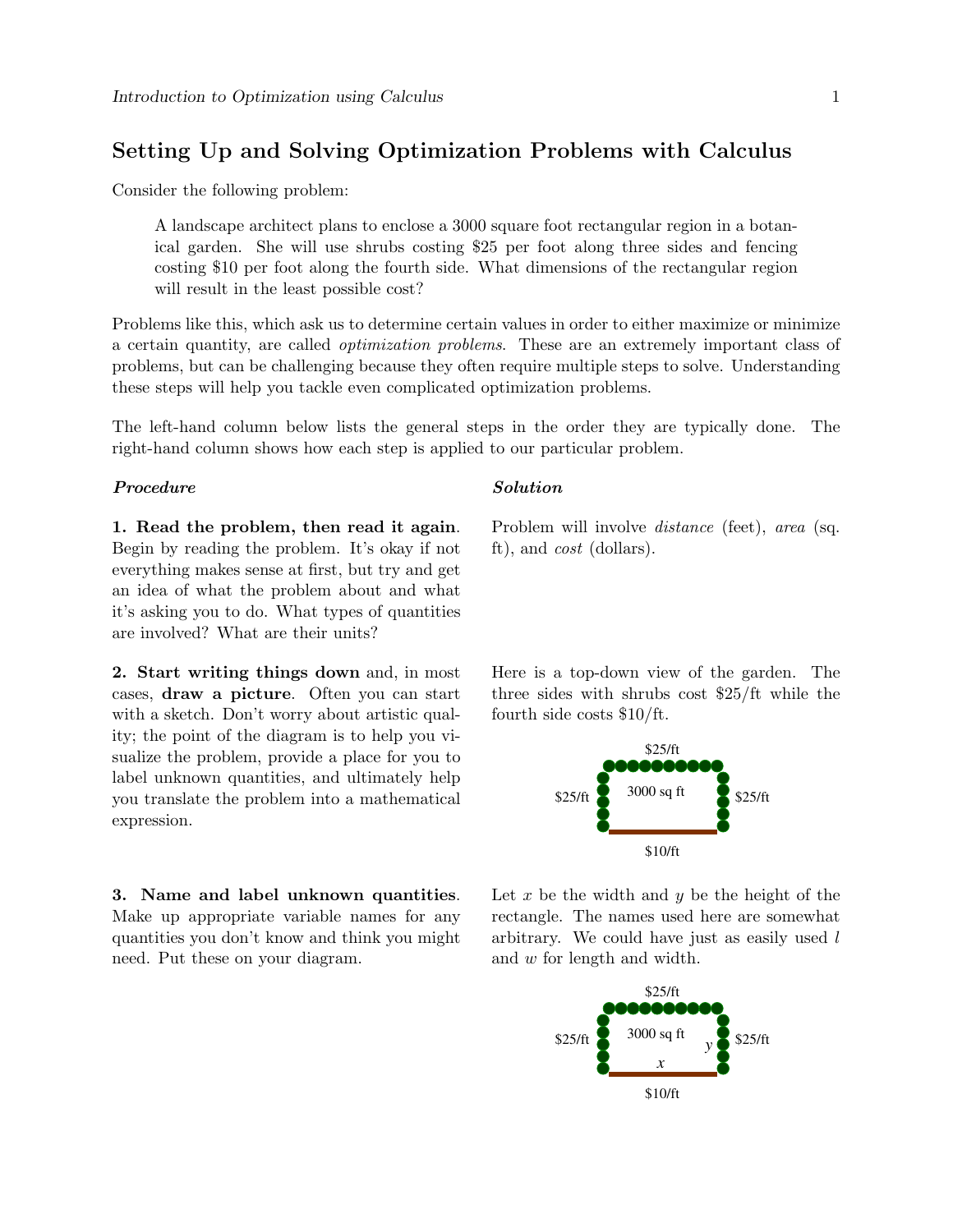## Procedure (continued) Solution (continued)

4. Determine what you're trying to optimize. Clearly identify the *objective*, which is the quantity you want to maximize or minimize.

5. Develop an equation with the objective. Develop an equation that relates the objective to other known and unknown (but named) quantities. Use your diagram and pay close attention to units.

6. If necessary, rewrite the objective in terms of a single variable. Use algebra and additional relationships to rewrite the objective equation so it expresses the objective as a function of a single variable.

## 7. Determine the domain. Clearly identify the set of values the independent variable can take on. The endpoints of this domain (if they exist) may correspond to extrema.

In this problem we want to minimize cost. Let's call this  $C$ . Note that  $C$  will depend on the total length of the shrub border, i.e. the perimeter of the garden, and so will depend on both  $x$  and  $y$ .

The total cost for the shrubs is given by

$$
C = 25y + 25x + 25y + 10x
$$

so  $C = 35x + 50y$ .

Our objective is a function of both  $x$  and  $y$ . We can eliminate one of these by expressing it in terms of the other and then replacing it in the objective. Since the area of the garden is 3000 sq. ft., we know  $3000 = xy$ . Solving for y we have

$$
y = \frac{3000}{x}.
$$

Replacing  $y$  in our objective, we obtain

$$
C = 35x + 50\left(\frac{3000}{x}\right) = 35x + \frac{150000}{x}.
$$

Notice that  $x \neq 0$  since otherwise C is undefined. It also makes sense that  $x > 0$  since  $x$  represents a length. In this problem there is no upper-bound on how large  $x$  can be, so the domain of our objective is the open interval  $(0, \infty)$ .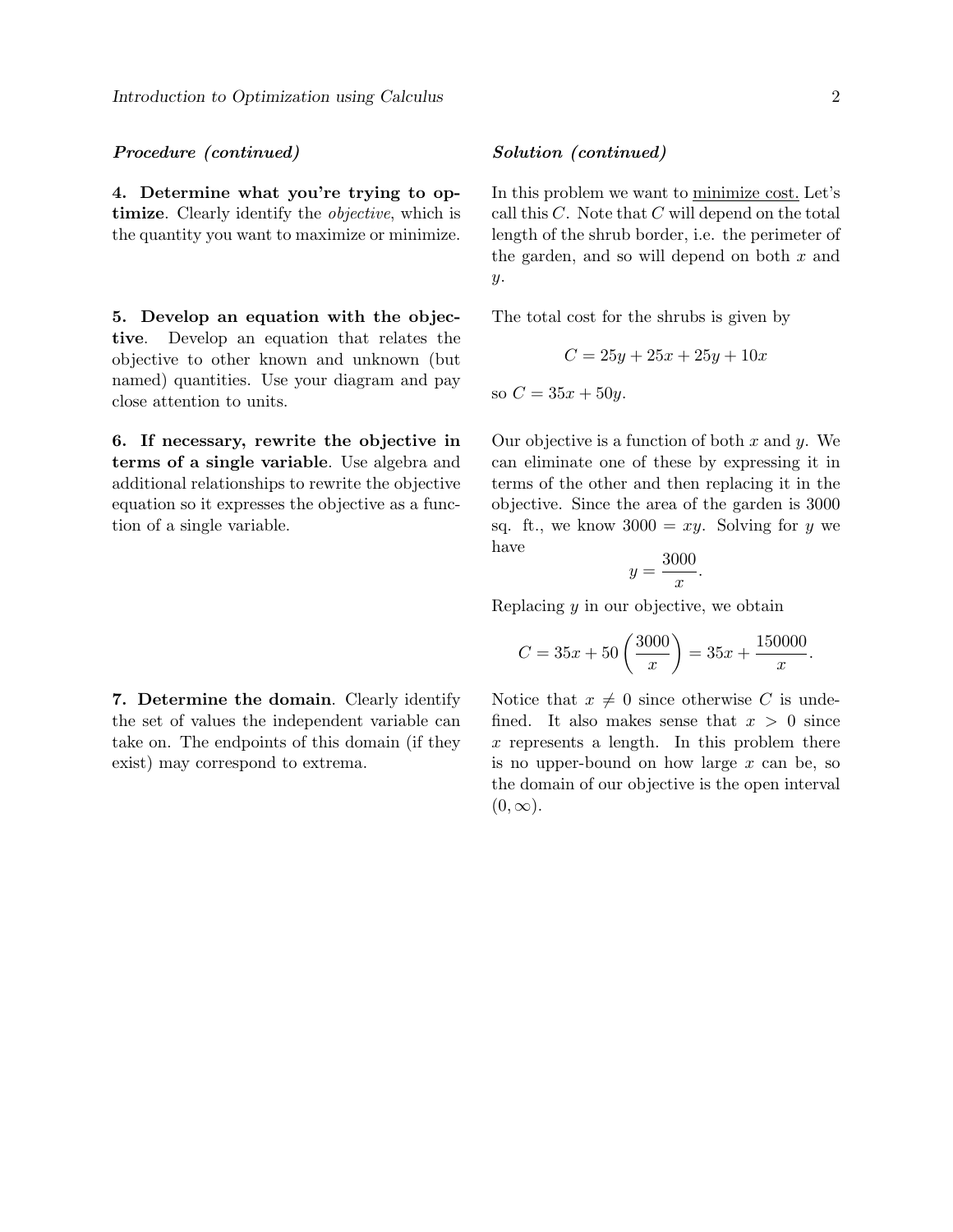### Procedure (continued) Solution (continued)

8. Find all extrema. Finally we get to use calculus! Usually this means finding the absolute extreme values of the objective. Remember, this means we need to identify and check all critical numbers as well as any endpoints of our domain.

9. Review the problem statement. Pay special attention to the form of the question or problem. Does your answer make sense? Are the units correct?

10. State your answer. Okay, you've done the math, now you need to communicate your answer clearly. Provide an answer for the problem using a complete sentence. Note: The variable names you introduced when solving your problem should not appear in your answer!

Computing the derivative of C with respect to x we have

$$
C'(x) = 35 - \frac{150000}{x^2}.
$$

This is defined for all  $x \neq 0$  so C' is defined everywhere that  $C$  is. Thus all possible critical number(s) can be found by setting  $C'(x) = 0$ . This gives

$$
35 - \frac{150000}{x^2} = 0
$$

and solving for x gives

$$
x = \sqrt{\frac{150000}{35}} \approx 65.4654
$$

as the only other critical number, so  $C(\sqrt{150000/35}) \approx 4582.5757$  is the absolute minimum cost.

Our problem statement asked for the dimensions of the rectangle enclosing 3000 sq. ft. that has the least expensive border of shrubs. We already have  $x$ , the garden's width along the side bordered by the less expensive shrubs, and just need to compute  $y = 3000/x \approx 45.8258$  to have the garden's height. It makes sense that the cheaper shrubs are along the longer side.

Answer: In order to minimize the cost, the garden should be approximately 65.47 ft  $\times$ 45.83 ft, with the \$10 shrubs planted along one of the longer sides. The total cost of the shrubs will be \$4,582.58.